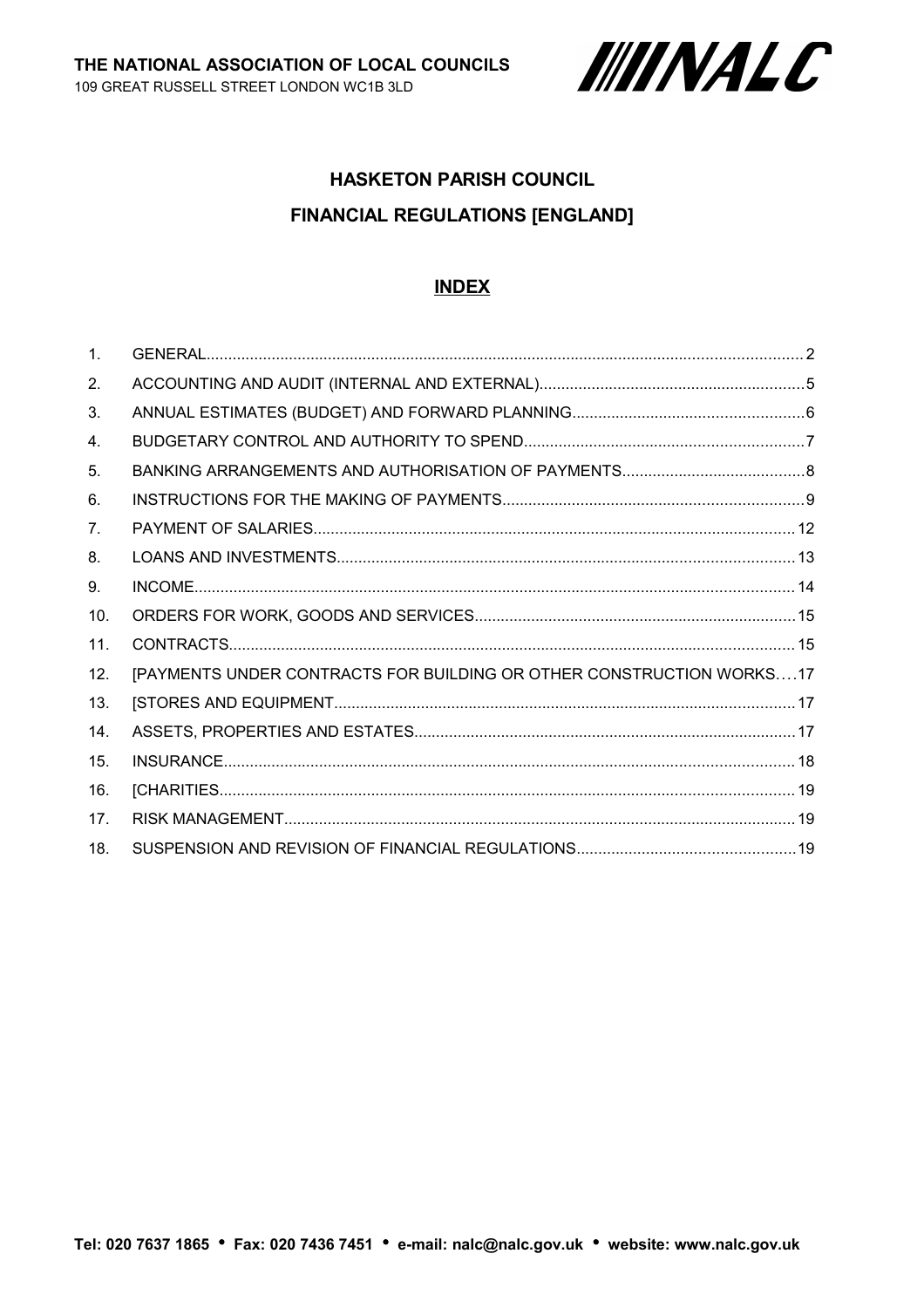These Financial Regulations were adopted by the Council at its Meeting held on  $10^{TH}$ Julyl

## <span id="page-1-0"></span>**1. GENERAL**

- 1.1. These financial regulations govern the conduct of financial management by the council and may only be amended or varied by resolution of the council. Financial regulations are one of the council's three governing policy documents providing procedural guidance for members and officers. Financial regulations must be observed in conjunction with the council's standing orders<sup>[1](#page-1-1)</sup> and any individual financial regulations relating to contracts.
- 1.2. The council is responsible in law for ensuring that its financial management is adequate and effective and that the council has a sound system of internal control which facilitates the effective exercise of the council's functions, including arrangements for the management of risk.
- 1.3. The council's accounting control systems must include measures:
	- for the timely production of accounts;
	- that provide for the safe and efficient safeguarding of public money;
	- to prevent and detect inaccuracy and fraud; and
	- identifying the duties of officers.
- 1.4. These financial regulations demonstrate how the council meets these responsibilities and requirements.
- 1.5. At least once a year, prior to approving the Annual Governance Statement, the council must review the effectiveness of its system of internal control which shall be in accordance with proper practices.
- 1.6. A breach of these Regulations by an employee is gross misconduct.
- 1.7. Members of Council are expected to follow the instructions within these Regulations and not to entice employees to breach them. Failure to follow instructions within these Regulations brings the office of councillor into disrepute.
- 1.8. The Responsible Financial Officer (RFO) holds a statutory office to be appointed by the council. [The Clerk has been appointed as RFO for this council and these regulations will apply accordingly.]
- 1.9. The RFO;

<span id="page-1-1"></span><sup>1</sup> Model standing orders for councils are available in Local Councils Explained © 2013 National Association of Local Councils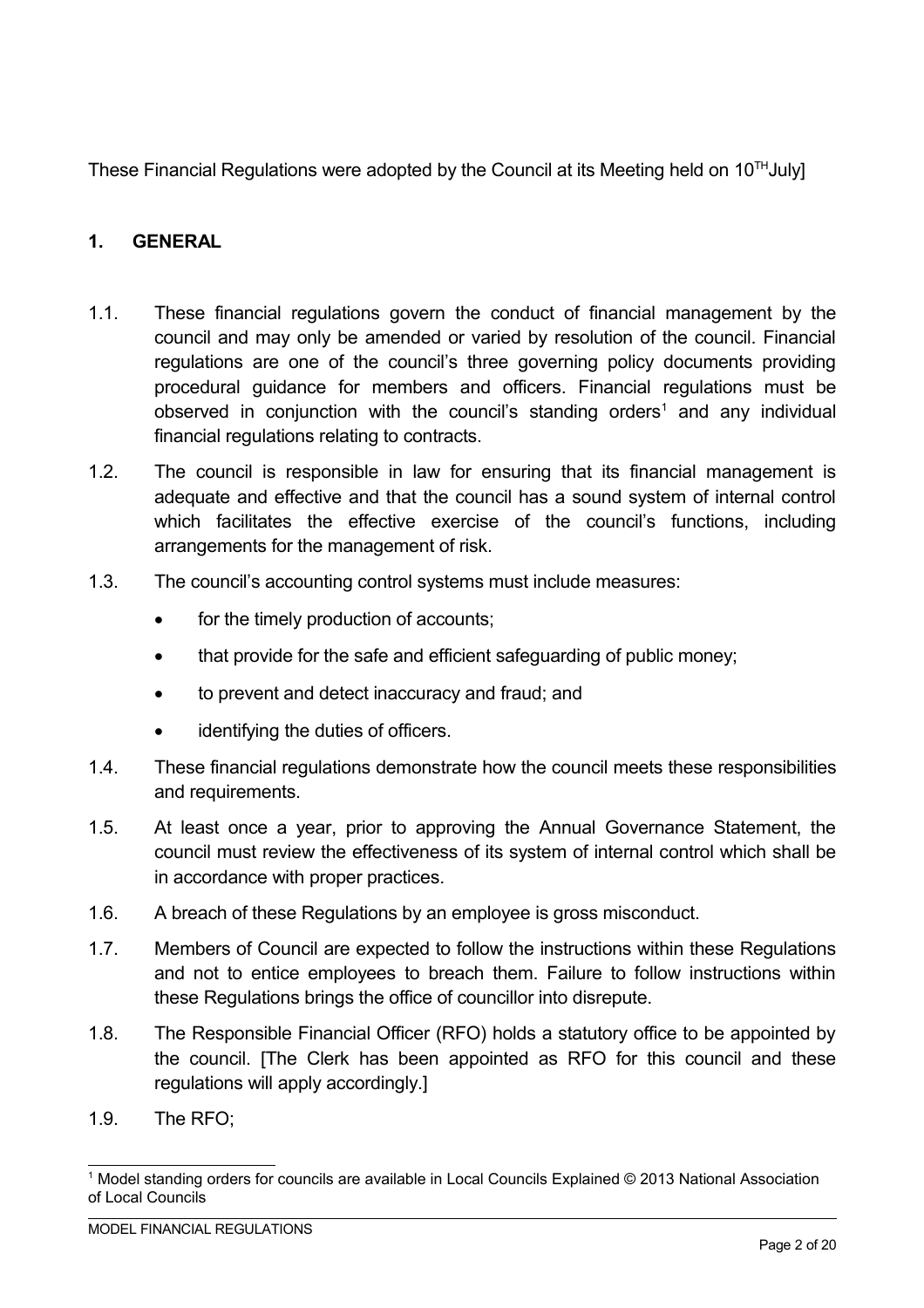- acts under the policy direction of the council;
- administers the council's financial affairs in accordance with all Acts, Regulations and proper practices;
- determines on behalf of the council its accounting records and accounting control systems;
- ensures the accounting control systems are observed;
- maintains the accounting records of the council up to date in accordance with proper practices;
- assists the council to secure economy, efficiency and effectiveness in the use of its resources; and
- produces financial management information as required by the council.
- 1.10. The accounting records determined by the RFO shall be sufficient to show and explain the council's transactions and to enable the RFO to ensure that any income and expenditure account and statement of balances, or record of receipts and payments and additional information, as the case may be, or management information prepared for the council from time to time comply with the Accounts and Audit Regulations<sup>[2](#page-2-0)</sup>.
- 1.11. The accounting records determined by the RFO shall in particular contain:
	- entries from day to day of all sums of money received and expended by the council and the matters to which the income and expenditure or receipts and payments account relate;
	- a record of the assets and liabilities of the council; and
	- wherever relevant, a record of the council's income and expenditure in relation to claims made, or to be made, for any contribution, grant or subsidy.
- 1.12. The accounting control systems determined by the RFO shall include:
	- procedures to ensure that the financial transactions of the council are recorded as soon as reasonably practicable and as accurately and reasonably as possible;
	- procedures to enable the prevention and detection of inaccuracies and fraud and the ability to reconstruct any lost records;
	- identification of the duties of officers dealing with financial transactions and division of responsibilities of those officers in relation to significant transactions;

<span id="page-2-0"></span><sup>&</sup>lt;sup>2</sup> Accounts and Audit (England) Regulations 2011/817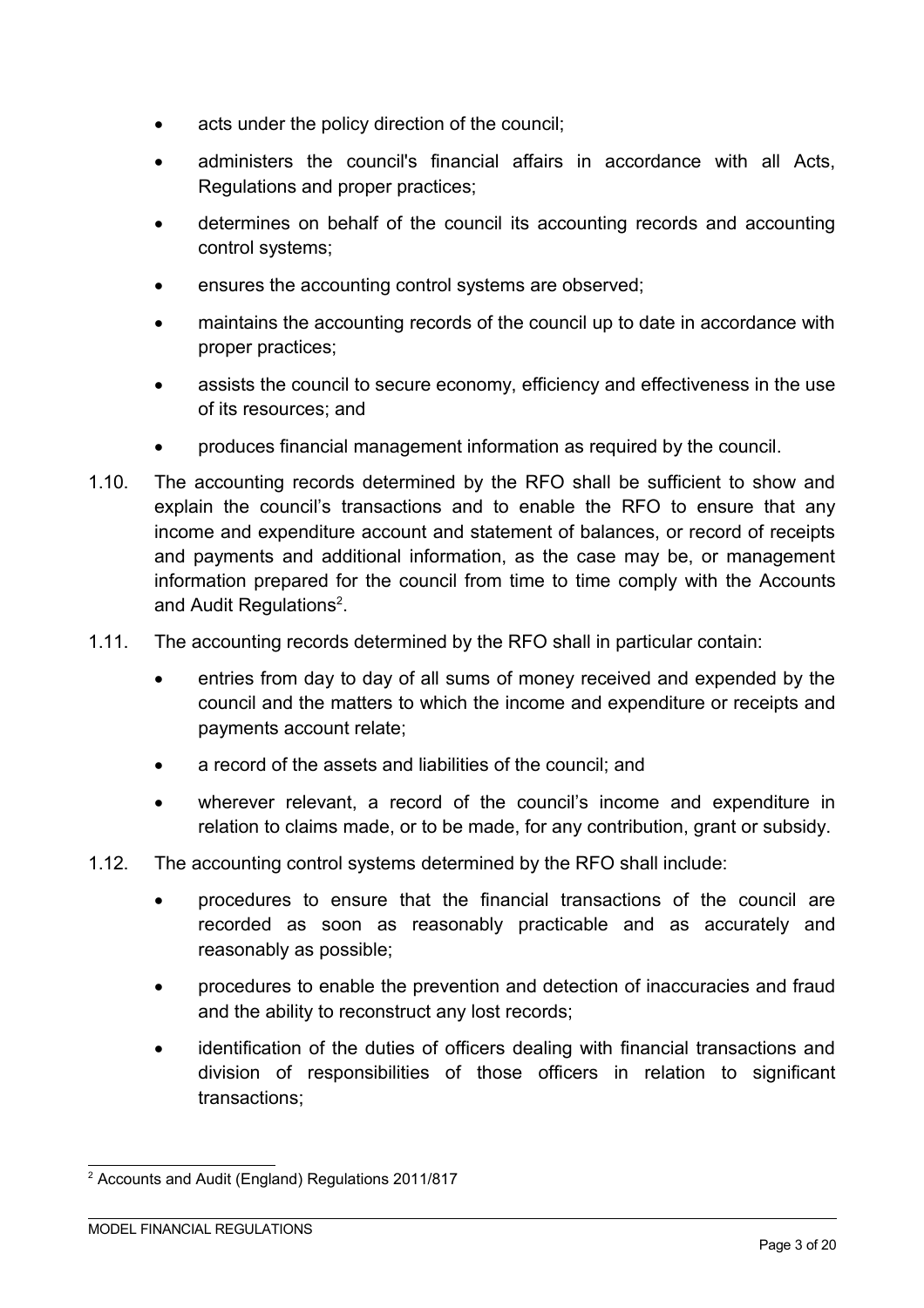- procedures to ensure that uncollectable amounts, including any bad debts are not submitted to the council for approval to be written off except with the approval of the RFO and that the approvals are shown in the accounting records; and
- measures to ensure that risk is properly managed.
- 1.13. The council is not empowered by these Regulations or otherwise to delegate certain specified decisions. In particular any decision regarding:
	- setting the final budget or the precept (council tax requirement);
	- approving accounting statements;
	- approving an annual governance statement;
	- borrowing;
	- writing off bad debts;
	- declaring eligibility for the General Power of Competence; and
	- addressing recommendations in any report from the internal or external auditors,

shall be a matter for the full council only.

- 1.14. In addition the council must:
	- determine and keep under regular review the bank mandate for all council bank accounts;
	- approve any grant or a single commitment in excess of [£5,000]; and
	- in respect of the annual salary for any employee have regard to recommendations about annual salaries of employees made by the relevant committee in accordance with its terms of reference.
- 1.15. In these financial regulations, references to the Accounts and Audit Regulations or 'the regulations' shall mean the regulations issued under the provisions of section 27 of the Audit Commission Act 1998, or any superseding legislation, and then in force unless otherwise specified.

In these financial regulations the term 'proper practice' or 'proper practices' shall refer to guidance issued in *Governance and Accountability for Local Councils - a Practitioners' Guide (England)* issued by the Joint Practitioners Advisory Group (JPAG), available from the websites of NALC and the Society for Local Council Clerks (SLCC).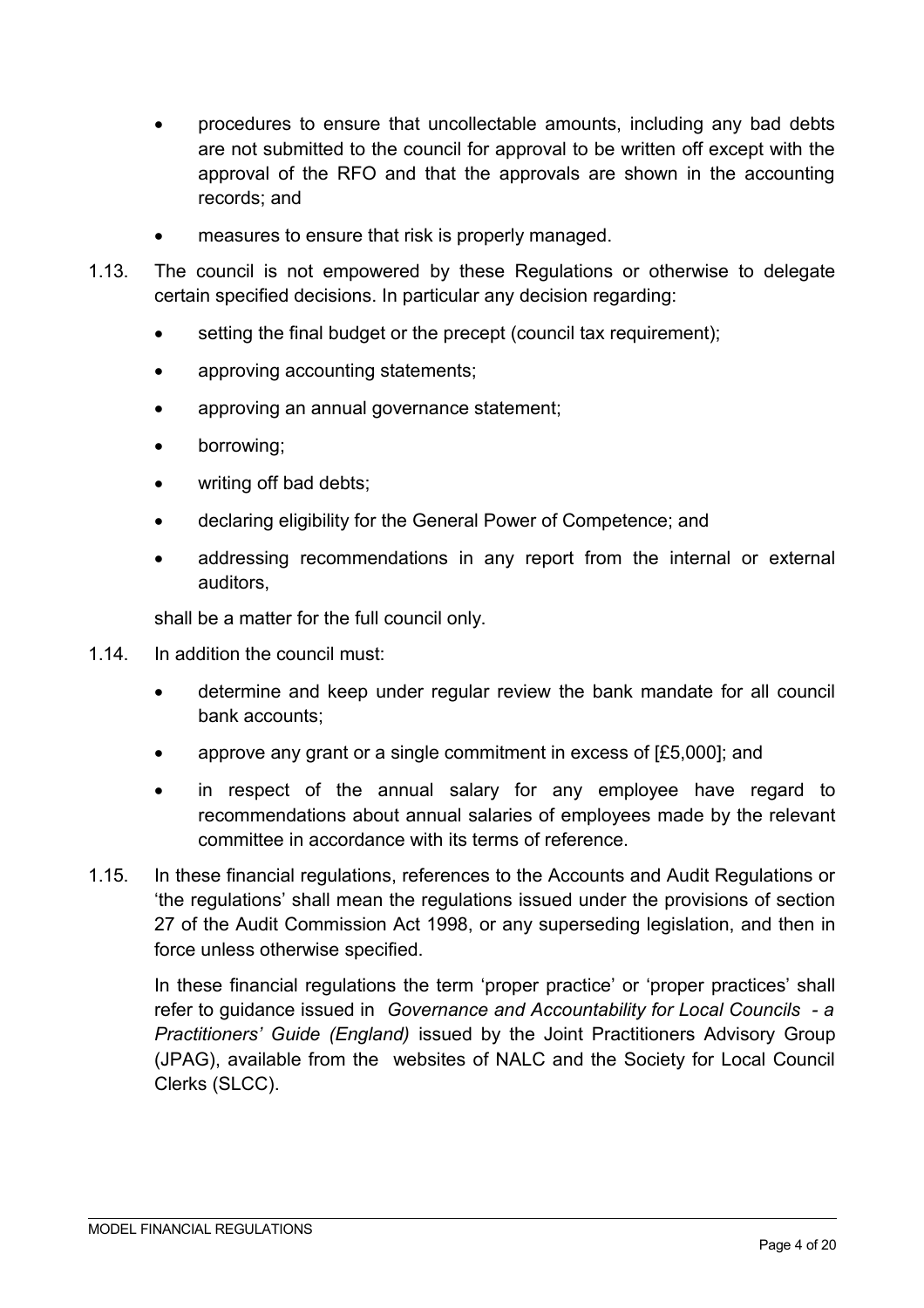## <span id="page-4-0"></span>**2. ACCOUNTING AND AUDIT (INTERNAL AND EXTERNAL)**

- 2.1. All accounting procedures and financial records of the council shall be determined by the RFO in accordance with the Accounts and Audit Regulations, appropriate guidance and proper practices.
- 2.2. On a regular basis, at least once in each quarter, and at each financial year end, a member other than the Chairman [or a cheque signatory] shall be appointed to verify bank reconciliations (for all accounts) produced by the RFO. The member shall sign the reconciliations and the original bank statements (or similar document) as evidence of verification. This activity shall on conclusion be reported, including any exceptions, to and noted by the council [Finance Committee].
- 2.3. The RFO shall complete the annual statement of accounts, annual report, and any related documents of the council contained in the Annual Return (as specified in proper practices) as soon as practicable after the end of the financial year and having certified the accounts shall submit them and report thereon to the council within the timescales set by the Accounts and Audit Regulations.
- 2.4. The council shall ensure that there is an adequate and effective system of internal audit of its accounting records, and of its system of internal control in accordance with proper practices. Any officer or member of the council shall make available such documents and records as appear to the council to be necessary for the purpose of the audit and shall, as directed by the council, supply the RFO, internal auditor, or external auditor with such information and explanation as the council considers necessary for that purpose.
- 2.5. The internal auditor shall be appointed by and shall carry out the work in relation to internal controls required by the council in accordance with proper practices.
- 2.6. The internal auditor shall:
	- be competent and independent of the financial operations of the council;
	- report to council in writing, or in person, on a regular basis with a minimum of one annual written report during each financial year;
	- to demonstrate competence, objectivity and independence, be free from any actual or perceived conflicts of interest, including those arising from family relationships; and
	- have no involvement in the financial decision making, management or control of the council.
- 2.7. Internal or external auditors may not under any circumstances:
	- perform any operational duties for the council;
	- initiate or approve accounting transactions; or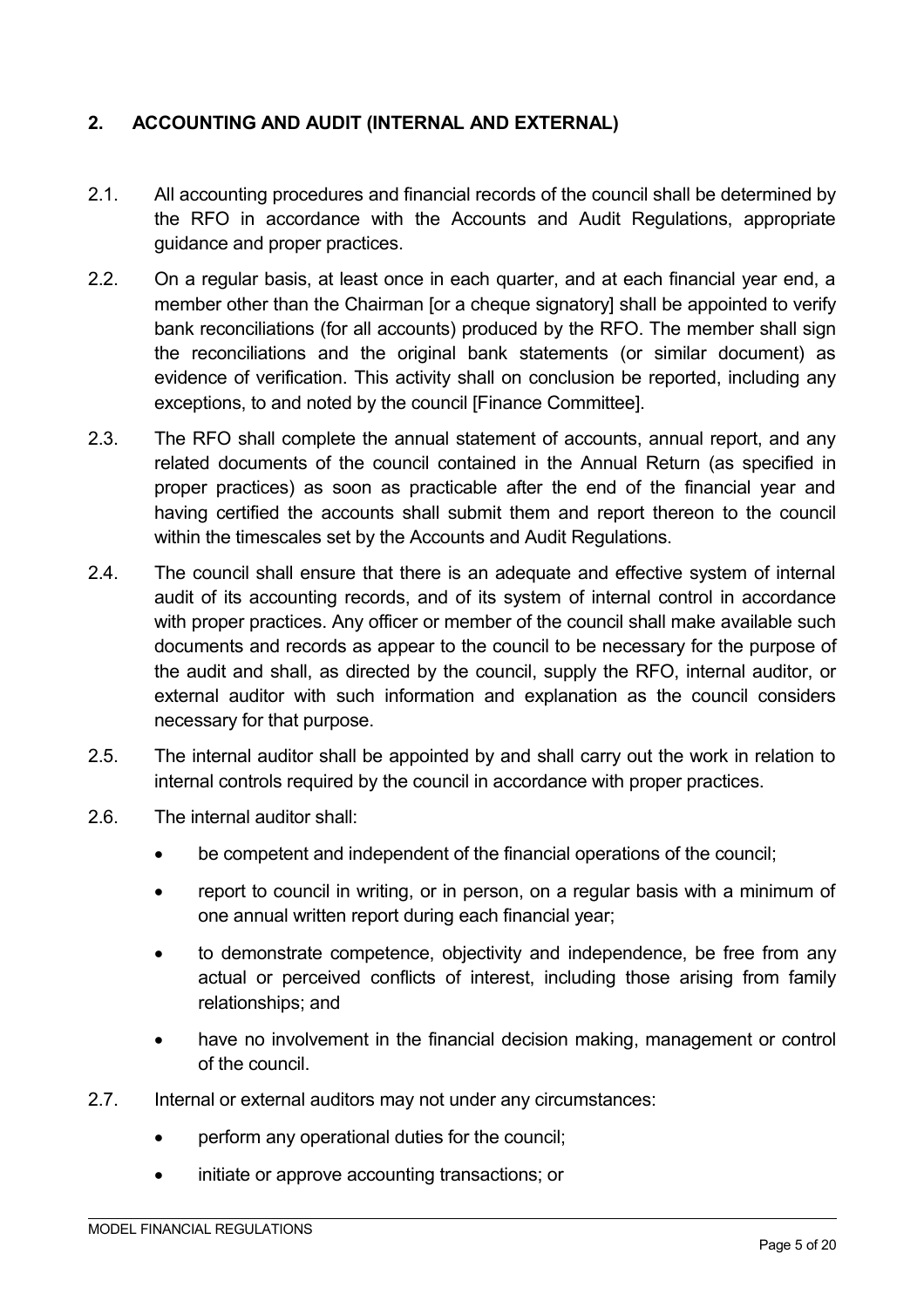- direct the activities of any council employee, except to the extent that such employees have been appropriately assigned to assist the internal auditor.
- 2.8. For the avoidance of doubt, in relation to internal audit the terms 'independent' and 'independence' shall have the same meaning as is described in proper practices.
- 2.9. The RFO shall make arrangements for the exercise of electors' rights in relation to the accounts including the opportunity to inspect the accounts, books, and vouchers and display or publish any notices and statements of account required by Audit Commission Act 1998, or any superseding legislation, and the Accounts and Audit Regulations.
- 2.10. The RFO shall, without undue delay, bring to the attention of all councillors any correspondence or report from internal or external auditors.

## <span id="page-5-1"></span>**3. ANNUAL ESTIMATES (BUDGET) AND FORWARD PLANNING**

The RFO must each year, by no later than November prepare detailed estimates of all receipts and payments including the use of reserves and all sources of funding for the following financial year in the form of a budget to be considered by the council.

- 3.1. The council shall consider annual budget proposals forecasting revenue and capital receipts and payments including recommendations for the use of reserves and sources of funding and update the forecast accordingly.
- 3.2. The council shall fix the precept (council tax requirement), and relevant basic amount of council tax to be levied for the ensuing financial year not later than by the end of January each year. The RFO shall issue the precept to the billing authority and shall supply each member with a copy of the approved annual budget.
- 3.3. The approved annual budget shall form the basis of financial control for the ensuing year.

# <span id="page-5-0"></span>**4. BUDGETARY CONTROL AND AUTHORITY TO SPEND**

4.1. Expenditure on revenue items may be authorised up to the amounts included for that class of expenditure in the approved budget. This authority is to be determined by: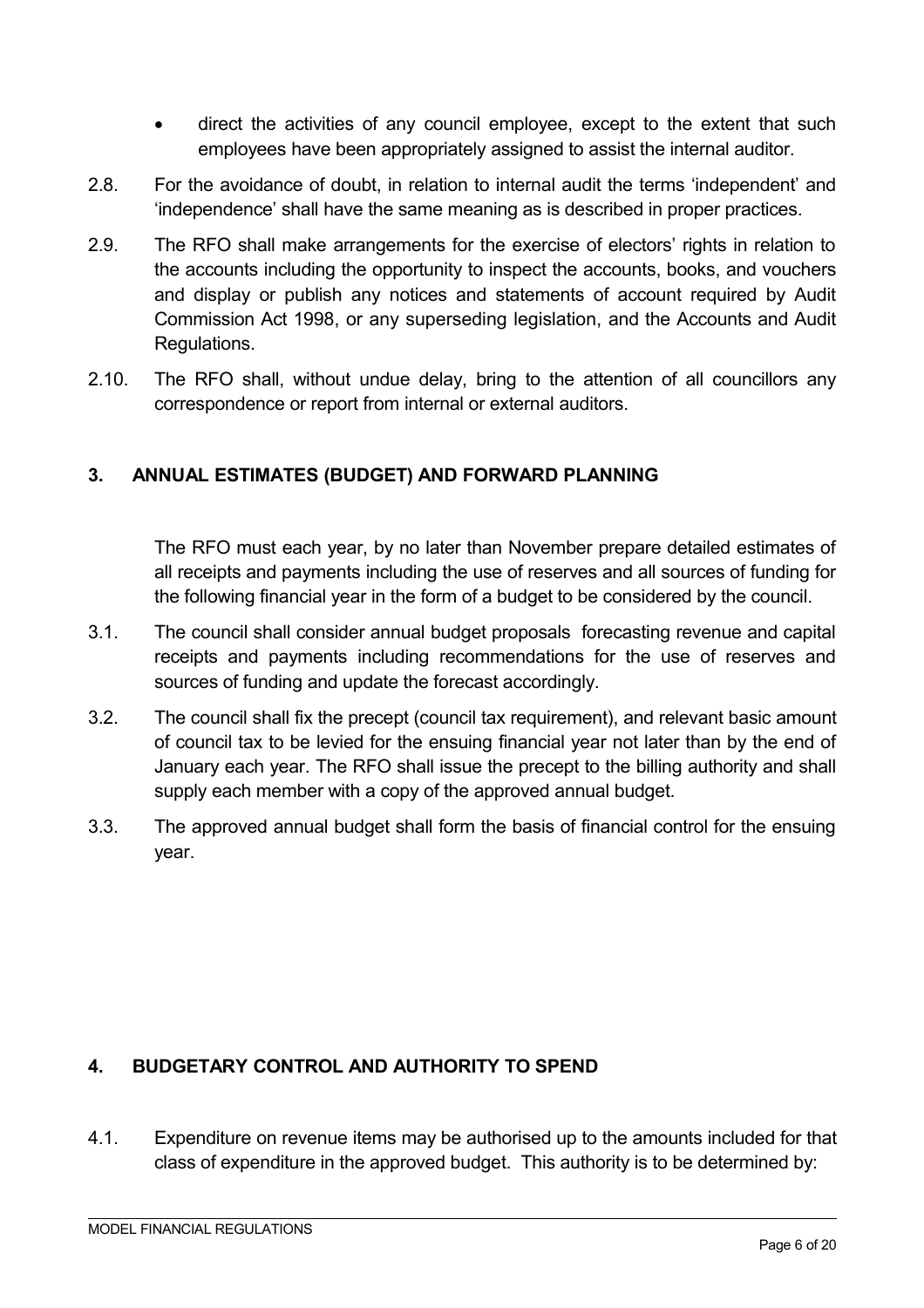- the council for all items over £1,000:
- a duly delegated committee of the council for items over £500 or
- the Clerk, in conjunction with Chairman of Council or Chairman of the appropriate committee, for any items below £500.

Such authority is to be evidenced by a minute or by an authorisation slip duly signed by the Clerk, and where necessary also by the appropriate Chairman.

Contracts may not be disaggregated to avoid controls imposed by these regulations.

- 4.2. No expenditure may be authorised that will exceed the amount provided in the revenue budget for that class of expenditure other than by resolution of the council, or duly delegated committee. During the budget year and with the approval of council having considered fully the implications for public services, unspent and available amounts may be moved to other budget headings or to an earmarked reserve as appropriate ('virement').
- 4.3. Unspent provisions in the revenue or capital budgets for completed projects shall not be carried forward to a subsequent year.
- 4.4. The salary budget is to be reviewed annually in November for the following financial year and such review shall be evidenced by a hard copy schedule signed by the Clerk and the Chairman of Council or relevant committee. The RFO will inform committees of any changes impacting on their budget requirement for the coming year in good time.
- 4.5. In cases of extreme risk to the delivery of council services, the clerk may authorise revenue expenditure on behalf of the council which in the clerk's judgement it is necessary to carry out. Such expenditure includes repair, replacement or other work, whether or not there is any budgetary provision for the expenditure, subject to a limit of £500. The Clerk shall report such action to the chairman as soon as possible and to the council as soon as practicable thereafter.
- 4.6. No expenditure shall be authorised in relation to any capital project and no contract entered into or tender accepted involving capital expenditure unless the council is satisfied that the necessary funds are available and the requisite borrowing approval has been obtained.
- 4.7. All capital works shall be administered in accordance with the council's standing orders and financial regulations relating to contracts.
- 4.8. The RFO shall regularly provide the council with a statement of receipts and payments to date under each head of the budgets, comparing actual expenditure to the appropriate date against that planned as shown in the budget. These statements are to be prepared at least at the end of each financial quarter and shall show explanations of material variances. For this purpose "material" shall be in excess of £100 or 15% of the budget.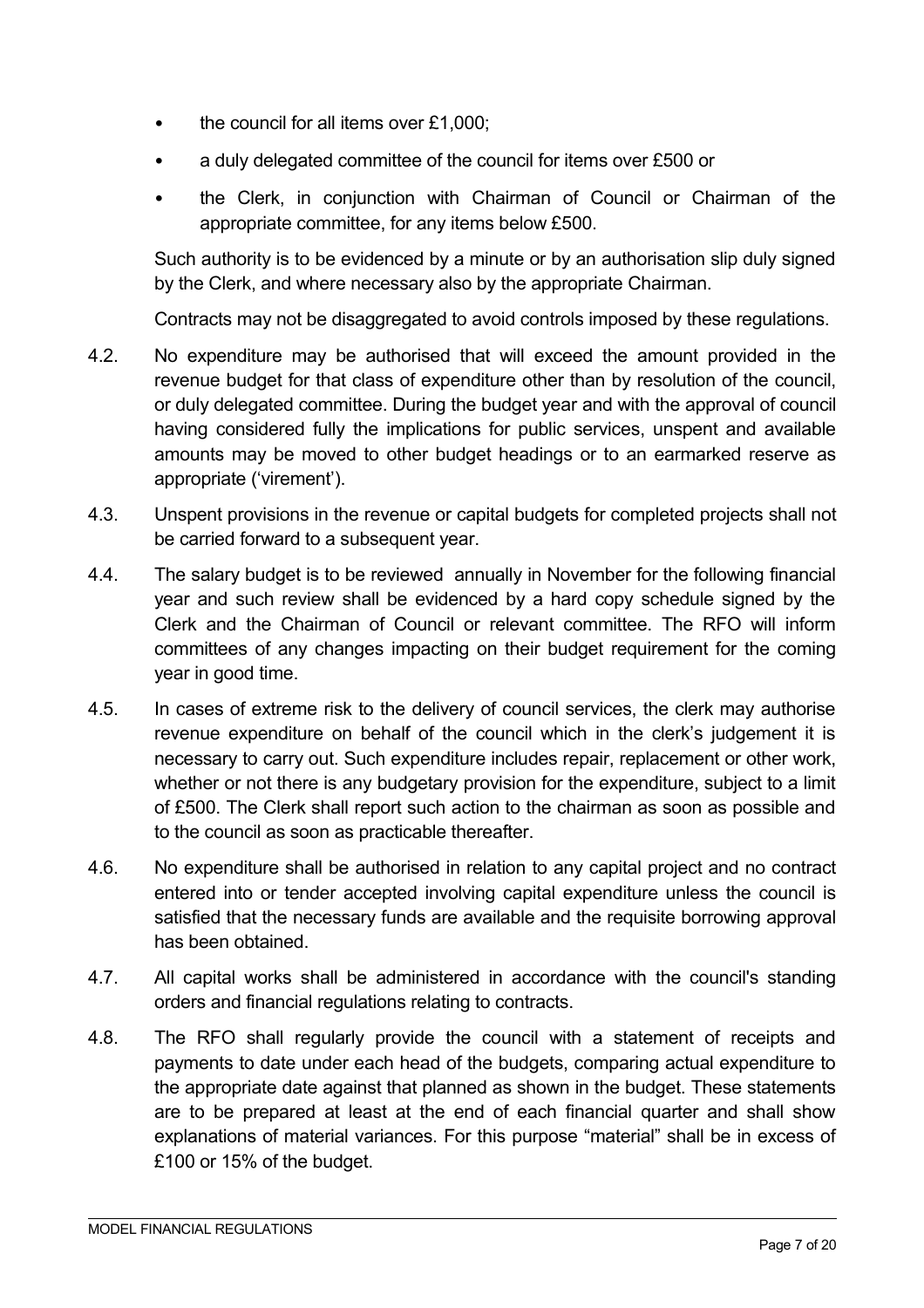4.9. Changes in earmarked reserves shall be approved by council as part of the budgetary control process.

## <span id="page-7-0"></span>**5. BANKING ARRANGEMENTS AND AUTHORISATION OF PAYMENTS**

- 5.1. The council's banking arrangements, including the bank mandate, shall be made by the RFO and approved by the council; banking arrangements may not be delegated to a committee. They shall be regularly reviewed for safety and efficiency.
- 5.2.

The RFO shall prepare a schedule of payments requiring authorisation, forming part of the Agenda for the Meeting and, together with the relevant invoices, present the schedule to council [or finance committee]. The council / committee shall review the schedule for compliance and, having satisfied itself shall authorise payment by a resolution of the council [or finance committee]. The approved schedule shall be ruled off and initialled by the Chairman of the Meeting. A detailed list of all payments shall be disclosed within or as an attachment to the minutes of the meeting at which payment was authorised. Personal payments (including salaries, wages, expenses and any payment made in relation to the termination of a contract of employment) may be summarised to remove public access to any personal information.

- 5.3. All invoices for payment shall be examined, verified and certified by the RFO to confirm that the work, goods or services to which each invoice relates has been received, carried out, examined and represents expenditure previously approved by the council.
- 5.4. The RFO shall examine invoices for arithmetical accuracy and analyse them to the appropriate expenditure heading. The RFO shall take all steps to pay all invoices submitted, and which are in order, at the next available council [or Finance Committee] meeting.
- 5.5. The RFO shall have delegated authority to authorise the payment of items only in the following circumstances:
	- a) If a payment is necessary to avoid a charge to interest under the Late Payment of Commercial Debts (Interest) Act 1998, and the due date for payment is before the next scheduled Meeting of council, where the Clerk and RFO certify that there is no dispute or other reason to delay payment, provided that a list of such payments shall be submitted to the next appropriate meeting of council [or finance committee];
	- b) An expenditure item authorised under 5.6 below (continuing contracts and obligations) provided that a list of such payments shall be submitted to the next appropriate meeting of council; or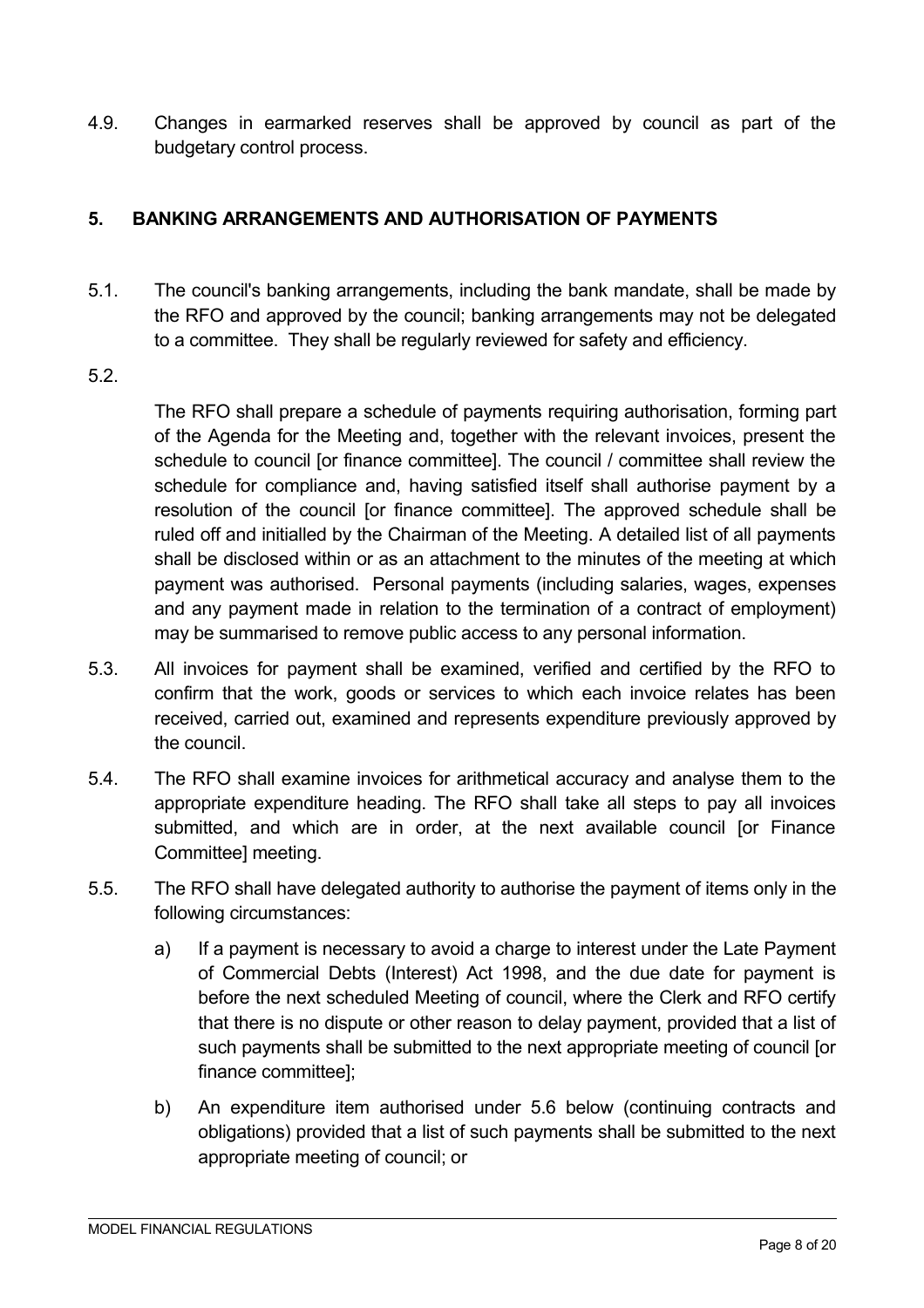- c) fund transfers within the councils banking arrangements up to the sum of £2,000, provided that a list of such payments shall be submitted to the next appropriate meeting of council .
- 5.6. For each financial year the Clerk and RFO shall draw up a list of due payments which arise on a regular basis as the result of a continuing contract, statutory duty, or obligation (such as but not exclusively, Salaries, PAYE and NI, Superannuation Fund and regular maintenance contracts and the like for which council [.or a duly authorised committee,] may authorise payment for the year provided that the requirements of regulation 4.1 (Budgetary Controls) are adhered to, provided also that a list of such payments shall be submitted to the next appropriate meeting of council.
- 5.7. A record of regular payments made under 5.6 above shall be drawn up and be signed by two members on each and every occasion when payment is authorised thus controlling the risk of duplicated payments being authorised and / or made.
- 5.8. In respect of grants a duly authorised committee shall approve expenditure within any limits set by council and in accordance with any policy statement approved by council. Any Revenue or Capital Grant in excess of £5,000 shall before payment, be subject to ratification by resolution of the council.
- 5.9. Members are subject to the Code of Conduct that has been adopted by the council and shall comply with the Code and Standing Orders when a decision to authorise or instruct payment is made in respect of a matter in which they have a disclosable pecuniary or other interest, unless a dispensation has been granted.
- 5.10. Any changes in the recorded details of suppliers, such as bank account records, shall be approved in writing by a Member.

# <span id="page-8-0"></span>**6. INSTRUCTIONS FOR THE MAKING OF PAYMENTS**

- 6.1. The council will make safe and efficient arrangements for the making of its payments.
- 6.2. Following authorisation under Financial Regulation 5 above, the council, a duly delegated committee or, if so delegated, the Clerk or RFO shall give instruction that a payment shall be made.
- 6.3. All payments shall be effected by cheque or other instructions to the council's bankers, or otherwise, in accordance with a resolution of council.
- 6.4. Cheques or orders for payment drawn on the bank account in accordance with the schedule as presented to council or committee shall be signed by two member[s] of council ,and countersigned by the Clerk, in accordance with a resolution instructing that payment. If a member who is also a bank signatory has declared a disclosable pecuniary interest, or has any other interest, in the matter in respect of which the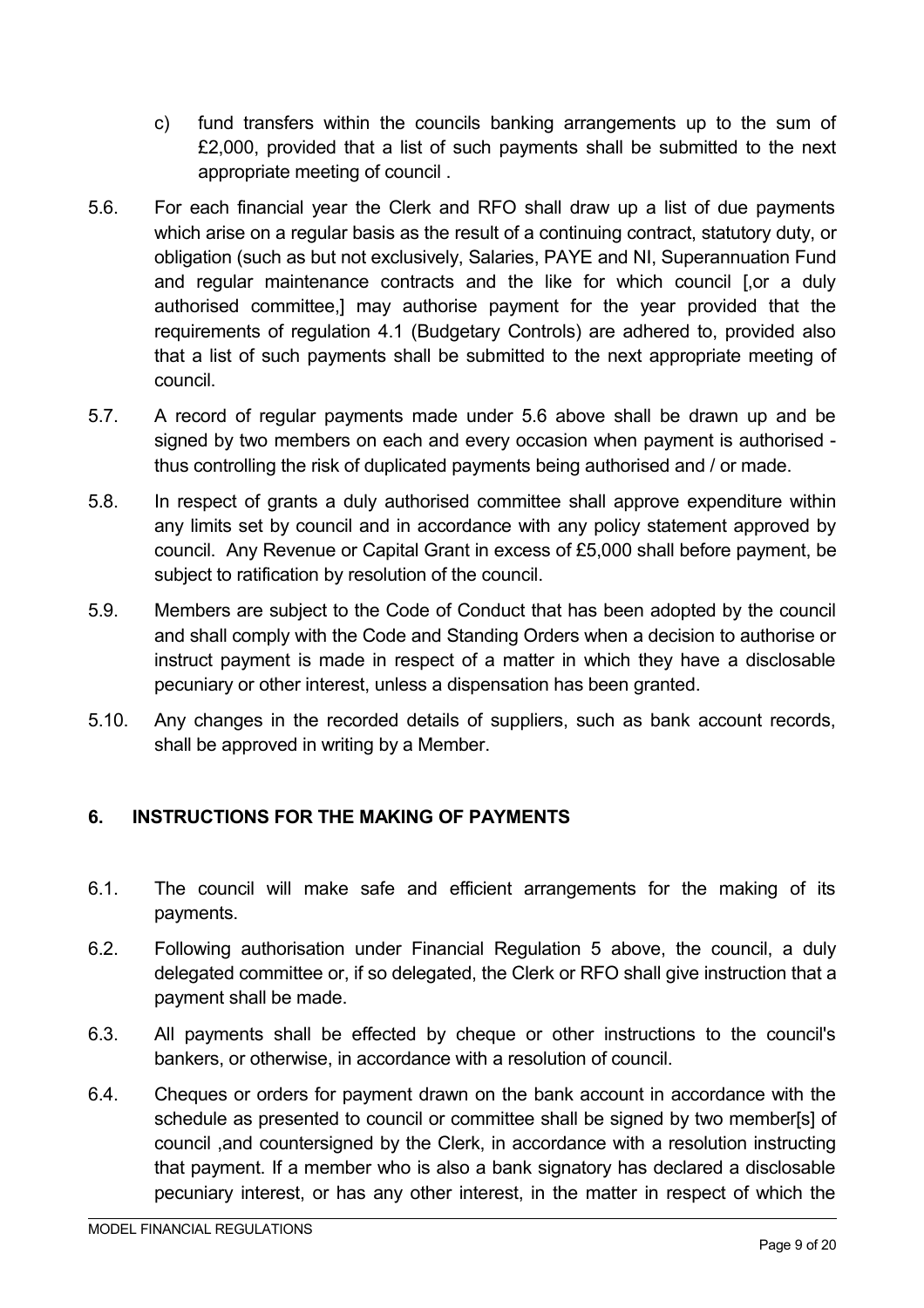payment is being made, that councillor shall be required to consider Standing Orders, and thereby determine whether it is appropriate and / or permissible to be a signatory to the transaction in question.

- 6.5. To indicate agreement of the details shown on the cheque or order for payment with the counterfoil and the invoice or similar documentation, the signatories shall each also initial the cheque counterfoil.
- 6.6. Cheques or orders for payment shall not normally be presented for signature other than at a council or committee meeting (including immediately before or after such a meeting). Any signatures obtained away from such meetings shall be reported to the council [or Finance Committee] at the next convenient meeting.
- 6.7. If thought appropriate by the council, payment for utility supplies (energy, telephone and water) and any National Non-Domestic Rates may be made by variable direct debit provided that the instructions are signed by two members and any payments are reported to council as made. The approval of the use of a variable direct debit shall be renewed by resolution of the council at least every two years.
- 6.8. If thought appropriate by the council, payment for certain items (principally salaries) may be made by banker's standing order provided that the instructions are signed, or otherwise evidenced by two members are retained and any payments are reported to council as made. The approval of the use of a banker's standing order shall be renewed by resolution of the council at least every two years.
- 6.9. If thought appropriate by the council, payment for certain items may be made by BACS or CHAPS methods provided that the instructions for each payment are signed, or otherwise evidenced, by two authorised bank signatories are retained and any payments are reported to council as made. The approval of the use of BACS or CHAPS shall be renewed by resolution of the council at least every two years.
- 6.10. If thought appropriate by the council payment for certain items may be made by internet banking transfer provided evidence is retained showing which members approved the payment.
- 6.11. Where a computer requires use of a personal identification number (PIN) or other password(s), for access to the council's records on that computer, a note shall be made of the PIN and Passwords and shall be handed to and retained by the Chairman of Council in a sealed dated envelope. This envelope may not be opened other than in the presence of two other councillors. After the envelope has been opened, in any circumstances, the PIN and / or passwords shall be changed as soon as practicable. The fact that the sealed envelope has been opened, in whatever circumstances, shall be reported to all members immediately and formally to the next available meeting of the council. This will not be required for a member's personal computer used only for remote authorisation of bank payments.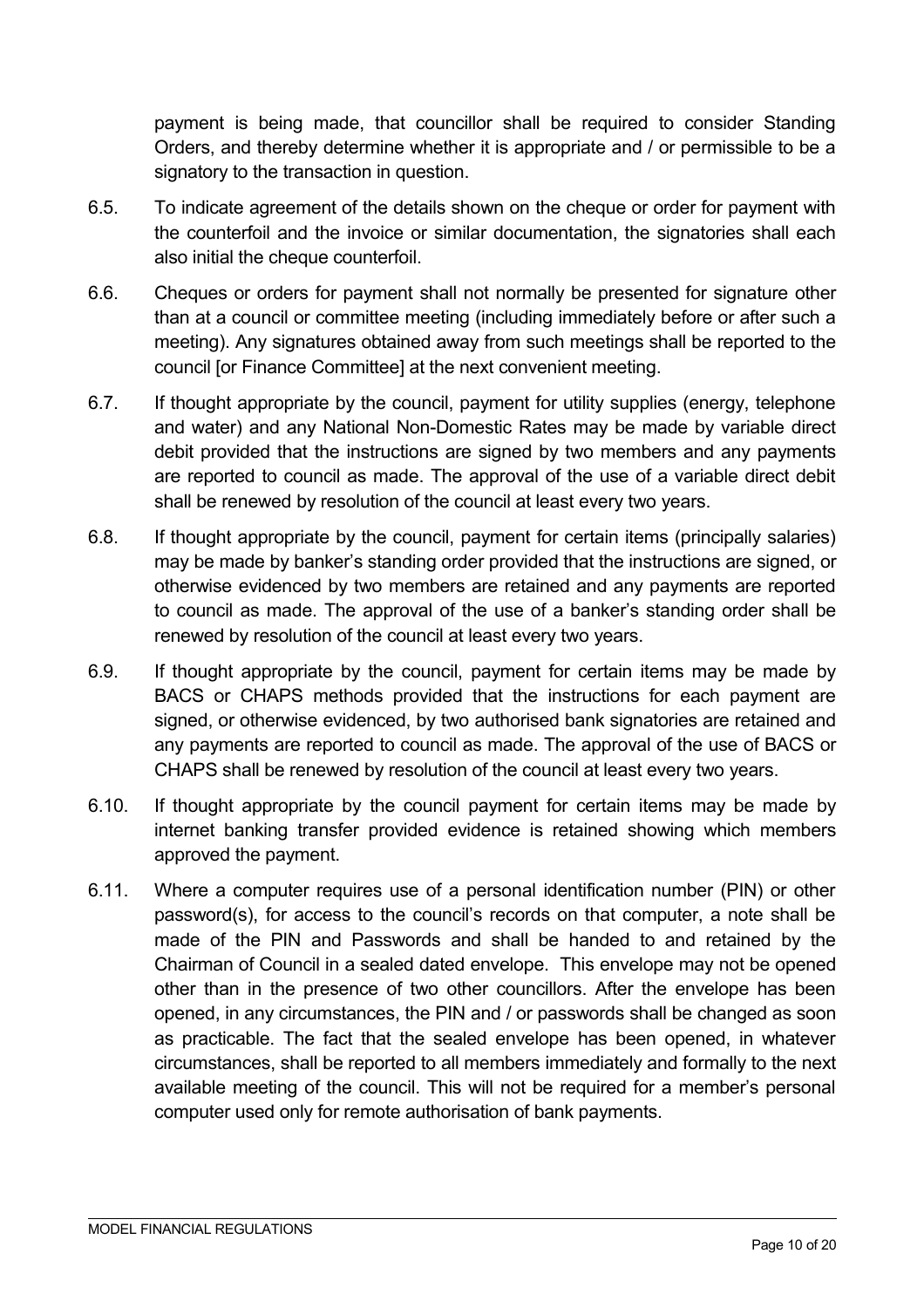- 6.12. No employee or councillor shall disclose any PIN or password, relevant to the working of the council or its bank accounts, to any person not authorised in writing by the council or a duly delegated committee.
- 6.13. Regular back-up copies of the records on any computer shall be made and shall be stored securely away from the computer in question, and preferably off site.
- 6.14. The council, and any members using computers for the council's financial business, shall ensure that anti-virus, anti-spyware and firewall, software with automatic updates, together with a high level of security, is used.
- 6.15. Where internet banking arrangements are made with any bank, the Clerk [RFO] shall be appointed as the Service Administrator. The bank mandate approved by the council shall identify a number of councillors who will be authorised to approve transactions on those accounts. The bank mandate will state clearly the amounts of payments that can be instructed by the use of the Service Administrator alone, or by the Service Administrator with a stated number of approvals.
- 6.16. Access to any internet banking accounts will be directly to the access page (which may be saved under "favourites"), and not through a search engine or e-mail link. Remembered or saved passwords facilities must not be used on any computer used for council banking work. Breach of this Regulation will be treated as a very serious matter under these regulations.
- 6.17. Changes to account details for suppliers, which are used for internet banking may only be changed on written hard copy notification by the supplier and supported by hard copy authority for change signed by the Clerk. A programme of regular checks of standing data with suppliers will be followed.
- 6.18. Any Debit Card issued for use will be specifically restricted to the Clerk will also be restricted to a single transaction maximum value of £100 unless authorised by council or finance committee in writing before any order is placed.
- 6.19. A pre-paid debit card may be issued to employees with varying limits. These limits will be set by the council Transactions and purchases made will be reported to the council and authority for topping-up shall be at the discretion of the council.
- 6.20. Any corporate credit card or trade card account opened by the council will be specifically restricted to use by the Clerk and shall be subject to automatic payment in full at each month-end. Personal credit or debit cards of members or staff shall not be used under any circumstances.
- 6.21. The council will not maintain any form of cash float. All cash received must be banked intact. Any payments made in cash by the Clerk (for example for postage or minor stationery items) shall be refunded on a regular basis, at least quarterly.

#### <span id="page-10-0"></span>**7. PAYMENT OF SALARIES**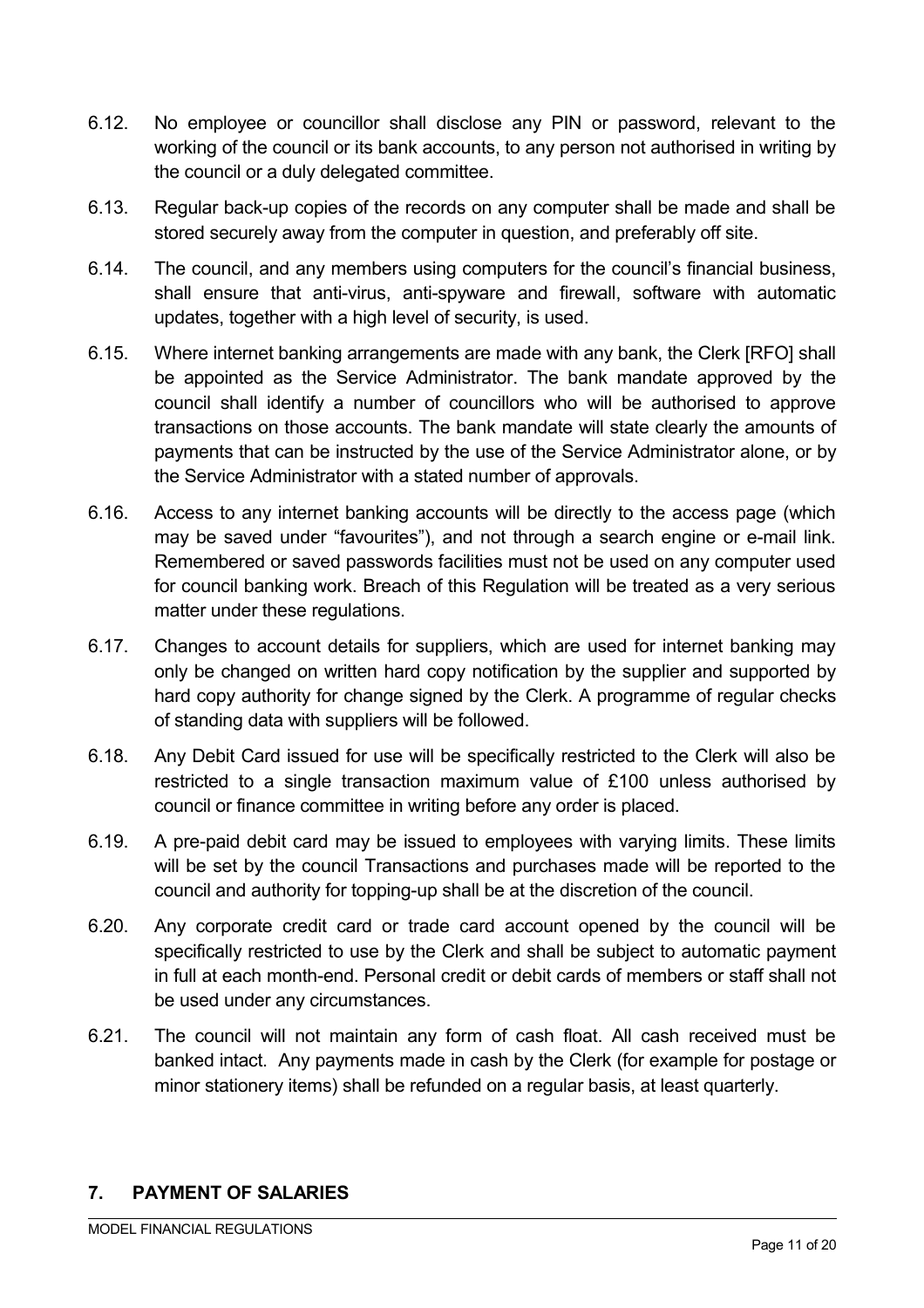- 7.1. As an employer, the council shall make arrangements to meet fully the statutory requirements placed on all employers by PAYE and National Insurance legislation. The payment of all salaries shall be made in accordance with payroll records and the rules of PAYE and National Insurance currently operating, and salary rates shall be as agreed by council, or duly delegated committee.
- 7.2. Payment of salaries and payment of deductions from salary such as may be required to be made for tax, national insurance and pension contributions, or similar statutory or discretionary deductions must be made in accordance with the payroll records and on the appropriate dates stipulated in employment contracts, provided that each payment is reported to the next available council meeting, as set out in these regulations above.
- 7.3. No changes shall be made to any employee's pay, emoluments, or terms and conditions of employment without the prior consent of the council. Each and every payment to employees of net salary and to the appropriate creditor of the statutory and discretionary deductions shall be recorded in a separate confidential recoThis confidential record is not open to inspection or review (under the Freedom of Information Act 2000 or otherwise) other than:
	- a) by any councillor who can demonstrate a need to know;
	- b) by the internal auditor;
	- c) by the external auditor; or
	- d) by any person authorised under Audit Commission Act 1998, or any superseding legislation.
- 7.4. The total of such payments in each calendar month shall be reported with all other payments as made as may be required under these Financial Regulations, to ensure that only payments due for the period have actually been paid.
- 7.5. An effective system of personal performance management should be maintained for the senior officers.
- 7.6. Any termination payments shall be supported by a clear business case and reported to the council. Termination payments shall only be authorised by council.
- 7.7. Before employing interim staff the council must consider a full business case.

### <span id="page-11-0"></span>**8. LOANS AND INVESTMENTS**

8.1. All borrowings shall be effected in the name of the council, after obtaining any necessary borrowing approval. Any application for borrowing approval shall be approved by Council as to terms and purpose. The application for borrowing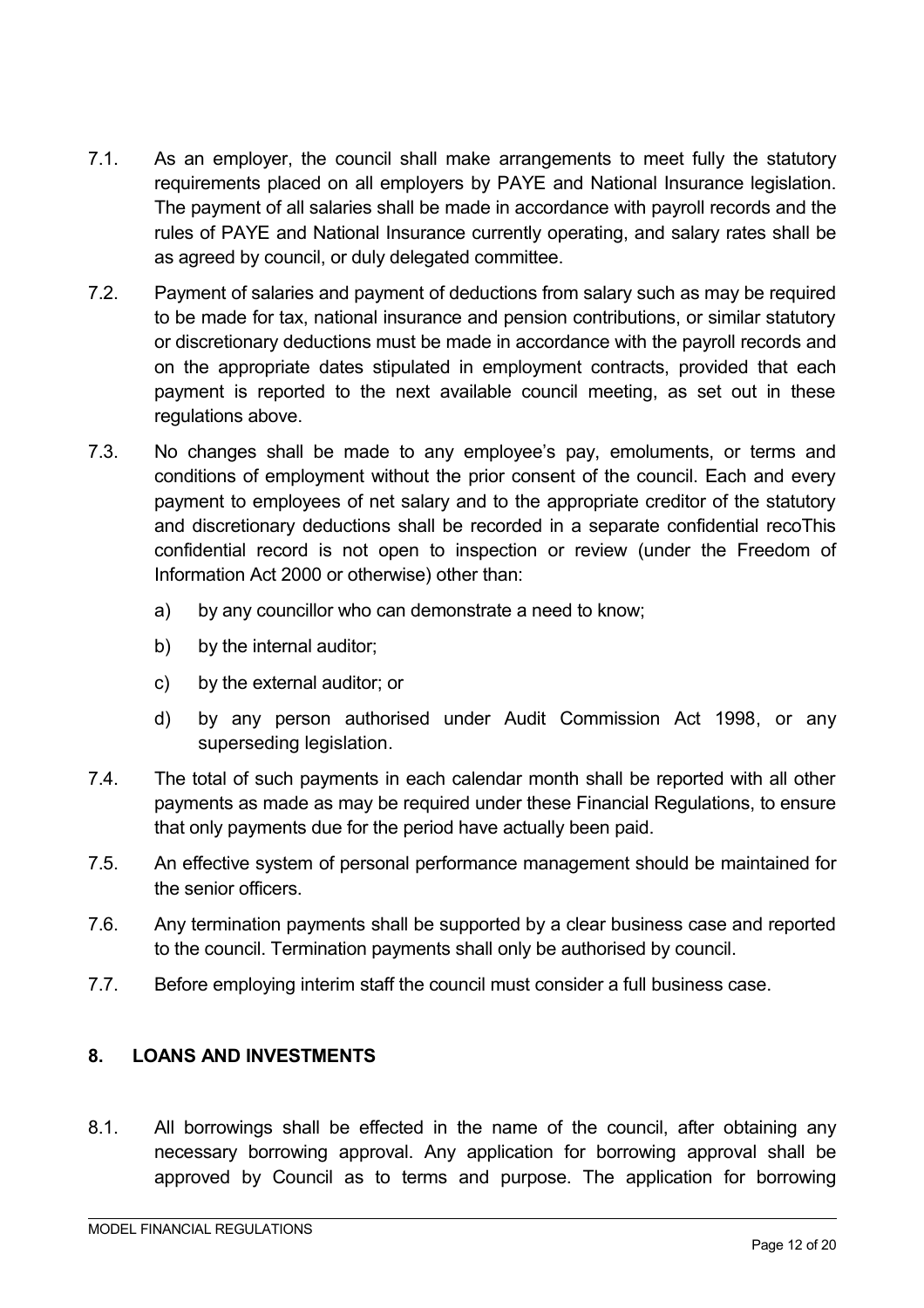approval, and subsequent arrangements for the loan shall only be approved by full council.

- 8.2. Any financial arrangement which does not require formal borrowing approval from the Secretary of State (such as Hire Purchase or Leasing of tangible assets) shall be subject to approval by the full council. In each case a report in writing shall be provided to council in respect of value for money for the proposed transaction.
- 8.3. The council will arrange with the council's banks and investment providers for the sending of a copy of each statement of account to the Chairman of the council at the same time as one is issued to the Clerk or RFO.
- 8.4. All loans and investments shall be negotiated in the name of the council and shall be for a set period in accordance with council policy.
- 8.5. The council shall consider the need for an Investment Strategy and Policy which, if drawn up, shall be in accordance with relevant regulations, proper practices and guidance. Any Strategy and Policy shall be reviewed by the council at least annually.
- 8.6. All investments of money under the control of the council shall be in the name of the council.
- 8.7. All investment certificates and other documents relating thereto shall be retained in the custody of the RFO.
- 8.8. Payments in respect of short term or long term investments, including transfers between bank accounts held in the same bank, or branch, shall be made in accordance with Regulation 5 (Authorisation of payments) and Regulation 6 (Instructions for payments).

#### <span id="page-12-0"></span>**9. INCOME**

- 9.1. The collection of all sums due to the council shall be the responsibility of and under the supervision of the RFO.
- 9.2. Particulars of all charges to be made for work done, services rendered or goods supplied shall be agreed annually by the council, notified to the RFO and the RFO shall be responsible for the collection of all accounts due to the council.
- 9.3. The council will review all fees and charges at least annually, following a report of the Clerk.
- 9.4. Any sums found to be irrecoverable and any bad debts shall be reported to the council and shall be written off in the year.
- 9.5. All sums received on behalf of the council shall be banked intact as directed by the RFO. In all cases, all receipts shall be deposited with the council's bankers with such frequency as the RFO considers necessary.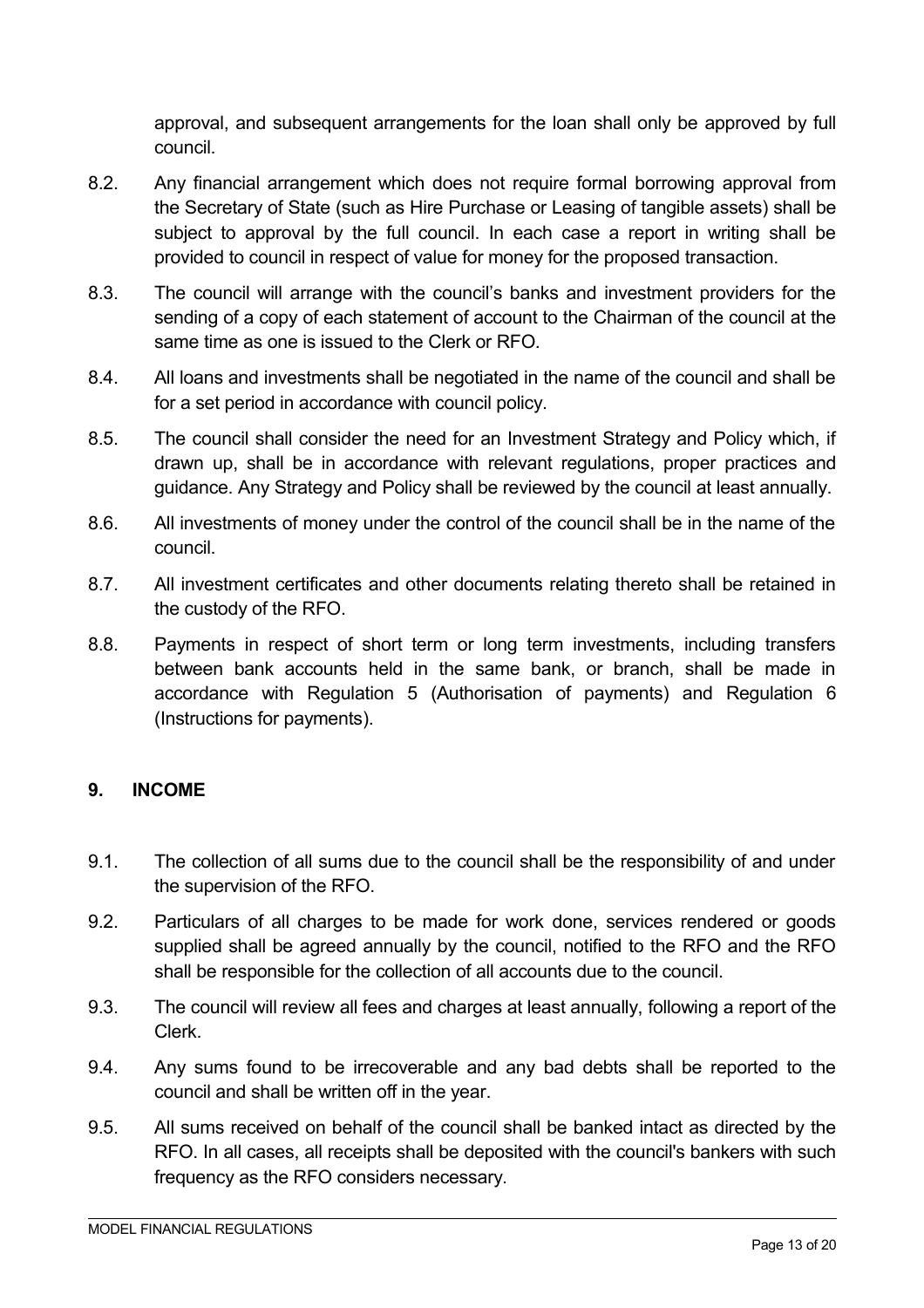- 9.6. The origin of each receipt shall be entered on the paying-in slip.
- 9.7. Personal cheques shall not be cashed out of money held on behalf of the council.
- 9.8. The RFO shall promptly complete any VAT Return that is required. Any repayment claim due in accordance with VAT Act 1994 section 33 shall be made at least annually coinciding with the financial year end.
- 9.9. Where any significant sums of cash are regularly received by the council, the RFO shall take such steps as are agreed by the council to ensure that more than one person is present when the cash is counted in the first instance, that there is a reconciliation to some form of control such as ticket issues, and that appropriate care is taken in the security and safety of individuals banking such cash.
- 9.10. Any income arising which is the property of a charitable trust shall be paid into a charitable bank account. Instructions for the payment of funds due from the charitable trust to the council (to meet expenditure already incurred by the authority) will be given by the Managing Trustees of the charity meeting separately from any council meeting(see also Regulation 16 below)

## <span id="page-13-1"></span>**10. ORDERS FOR WORK, GOODS AND SERVICES**

- 10.1. An official order or letter shall be issued for all work, goods and services unless a formal contract is to be prepared or an official order would be inappropriate. Copies of orders shall be retained.
- 10.2. Order books shall be controlled by the RFO.
- 10.3. All members and officers are responsible for obtaining value for money at all times. An officer issuing an official order shall ensure as far as reasonable and practicable that the best available terms are obtained in respect of each transaction, usually by obtaining three or more quotations or estimates from appropriate suppliers, subject to any *de minimis* provisions in Regulation 11.1 below.
- 10.4. A member may not issue an official order or make any contract on behalf of the council.
- 10.5. The RFO shall verify the lawful nature of any proposed purchase before the issue of any order, and in the case of new or infrequent purchases or payments, the RFO shall ensure that the statutory authority shall be reported to the meeting at which the order is approved so that the minutes can record the power being used.

#### <span id="page-13-0"></span>**11. CONTRACTS**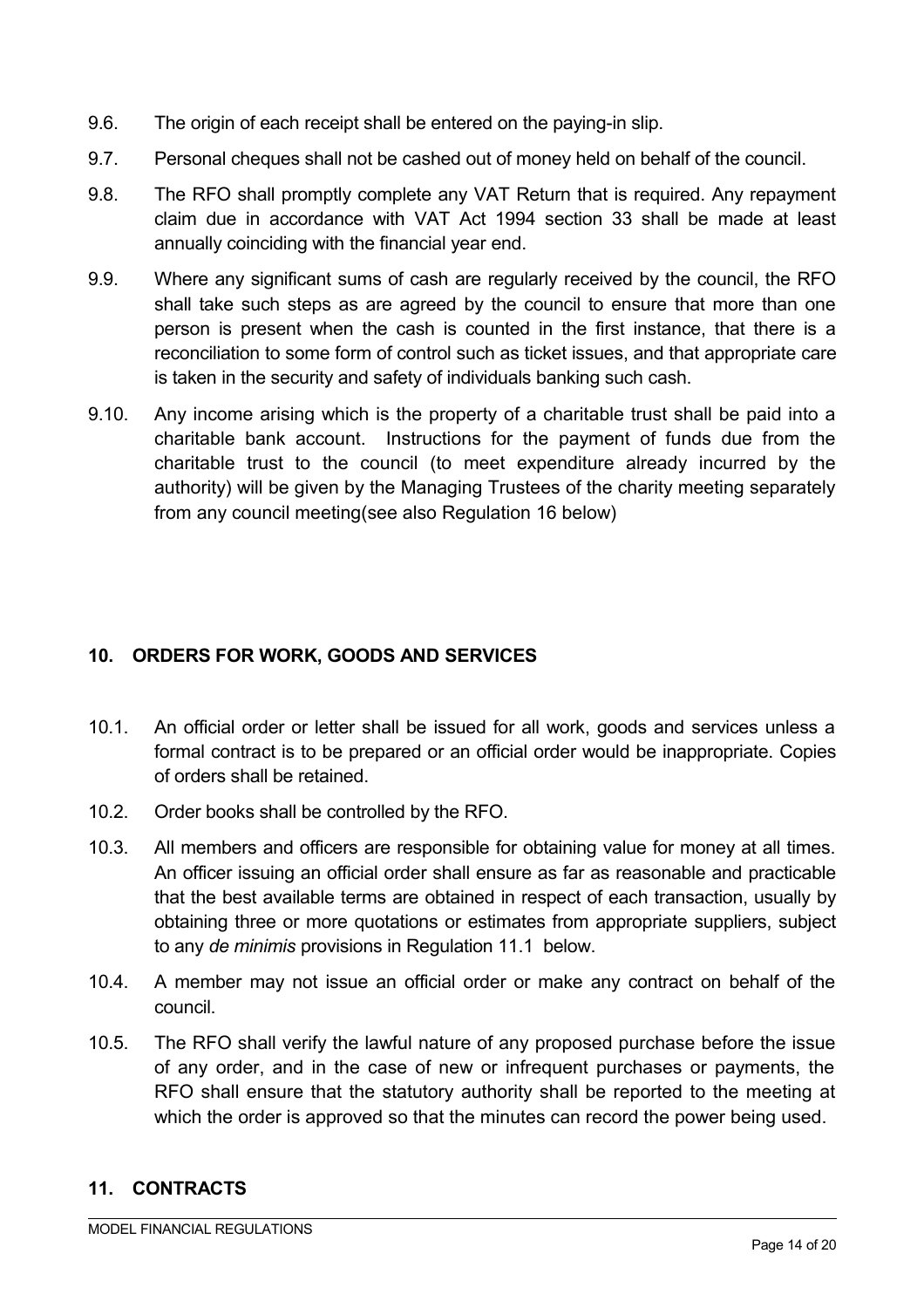- 11.1. Procedures as to contracts are laid down as follows:
	- a. Every contract shall comply with these financial regulations, and no exceptions shall be made otherwise than in an emergency provided that this regulation need not apply to contracts which relate to items (i) to (vi) below:
		- i. for the supply of gas, electricity, water, sewerage and telephone services;
		- ii. for specialist services such as are provided by solicitors, accountants, surveyors and planning consultants;
		- iii. for work to be executed or goods or materials to be supplied which consist of repairs to or parts for existing machinery or equipment or plant;
		- iv. for work to be executed or goods or materials to be supplied which constitute an extension of an existing contract by the council;
		- v. for additional audit work of the external auditor up to an estimated value of £500 (in excess of this sum the Clerk and RFO shall act after consultation with the Chairman and Vice Chairman of council); and
		- vi. for goods or materials proposed to be purchased which are proprietary articles and / or are only sold at a fixed price.
	- b. Where it is intended to enter into a contract exceeding £10,000 in value for the supply of goods or materials or for the execution of works or specialist services other than such goods, materials, works or specialist services as are excepted as set out in paragraph (a) the Clerk shall invite tenders from at least three firms to be taken from the appropriate approved list.
	- c. When applications are made to waive financial regulations relating to contracts to enable a price to be negotiated without competition the reason shall be embodied in a recommendation to the council.
	- d. Such invitation to tender shall state the general nature of the intended contract and the Clerk shall obtain the necessary technical assistance to prepare a specification in appropriate cases. The invitation shall in addition state that tenders must be addressed to the Clerk in the ordinary course of post. Each tendering firm shall be supplied with a specifically marked envelope in which the tender is to be sealed and remain sealed until the prescribed date for opening tenders for that contract.
	- e. All sealed tenders shall be opened at the same time on the prescribed date by the Clerk in the presence of at least one member of council.
	- f. If less than three tenders are received for contracts above £10,000 or if all the tenders are identical the council may make such arrangements as it thinks fit for procuring the goods or materials or executing the works.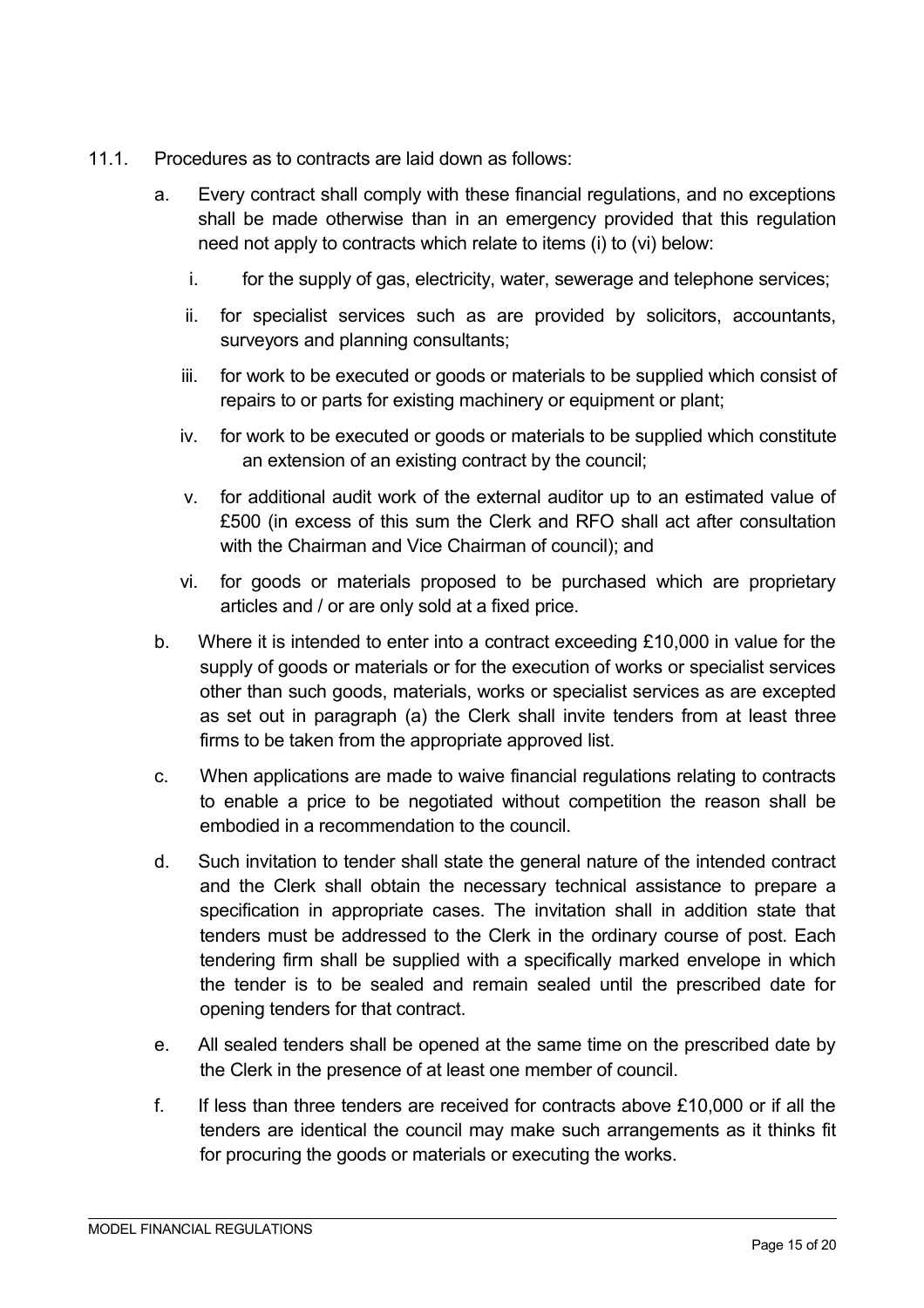- g. Any invitation to tender issued under this regulation shall be subject to Standing Orders, and shall refer to the terms of the Bribery Act 2010.
- h. When it is to enter into a contract of less than £10,000 in value for the supply of goods or materials or for the execution of works or specialist services other than such goods, materials, works or specialist services as are excepted as set out in paragraph (a) the Clerk or RFO shall obtain 3 quotations (priced descriptions of the proposed supply); where the value is below £1,000 and above £100 the Clerk or RFO shall strive to obtain 3 estimates. Otherwise, Regulation 10 (3) above shall apply.
	- i. The council shall not be obliged to accept the lowest or any tender, quote or estimate.
	- j. Should it occur that the council, or duly delegated committee, does not accept any tender, quote or estimate, the work is not allocated and the council requires further pricing, provided that the specification does not change, no person shall be permitted to submit a later tender, estimate or quote who was present when the original decision making process was being undertaken.
	- k. The European Union Procurement Directive shall apply and the terms of the Public Contracts Regulations 2006 and the Utilities Contracts Regulations 2006 including thresholds shall be followed.

# <span id="page-15-1"></span>**12. PAYMENTS UNDER CONTRACTS FOR BUILDING OR OTHER CONSTRUCTION WORKS**

- 12.1. Payments on account of the contract sum shall be made within the time specified in the contract by the RFO upon authorised certificates of the architect or other consultants engaged to supervise the contract (subject to any percentage withholding as may be agreed in the particular contract).
- 12.2. Where contracts provide for payment by instalments the RFO shall maintain a record of all such payments. In any case where it is estimated that the total cost of work carried out under a contract, excluding agreed variations, will exceed the contract sum of 5% or more a report shall be submitted to the council.
- 12.3. Any variation to a contract or addition to or omission from a contract must be approved by the council and Clerk to the contractor in writing, the council being informed where the final cost is likely to exceed the financial provision.

# <span id="page-15-0"></span>**13. [STORES AND EQUIPMENT**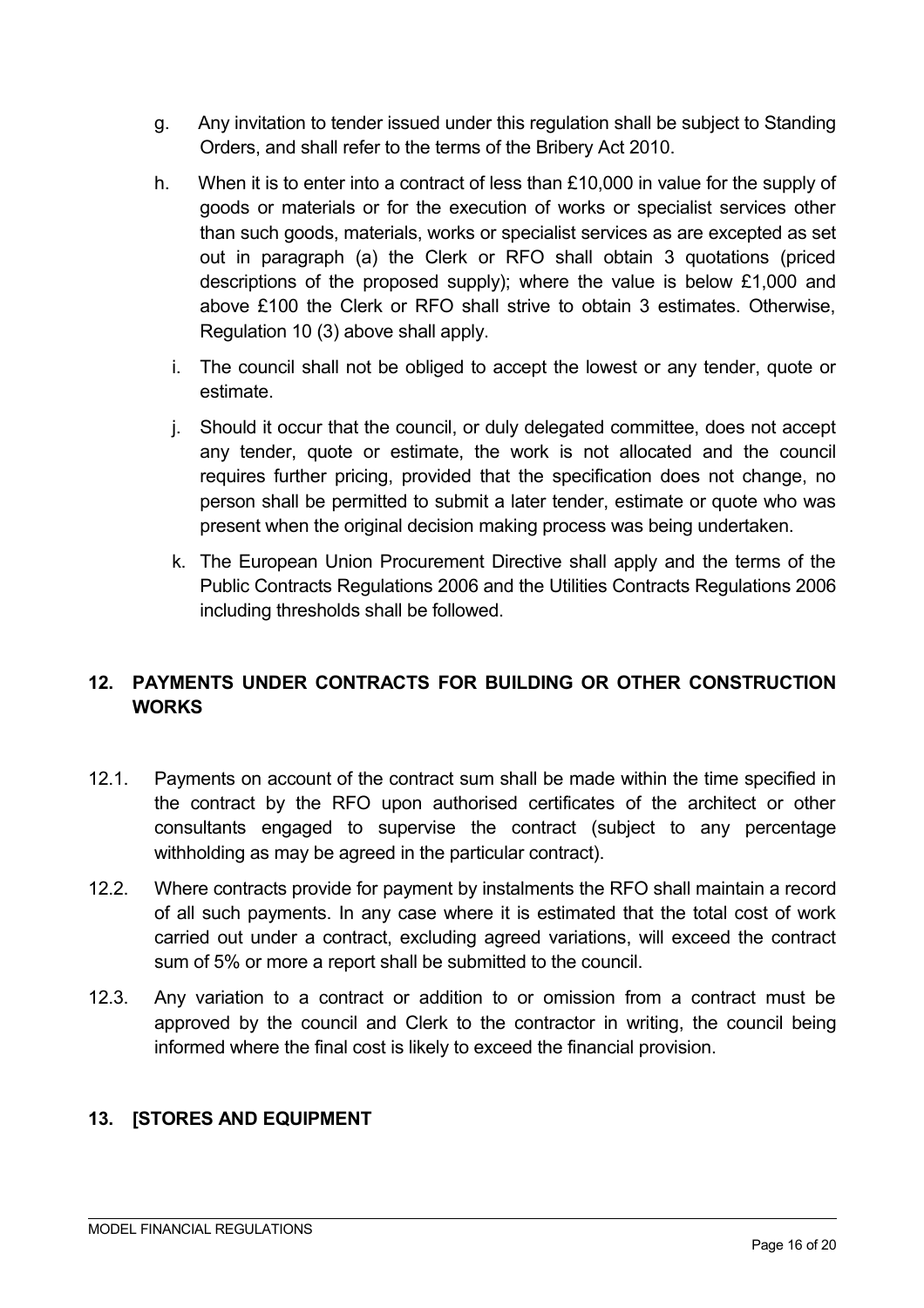- 13.1. The officer in charge of each section shall be responsible for the care and custody of stores and equipment in that section.
- 13.2. Delivery notes shall be obtained in respect of all goods received into store or otherwise delivered and goods must be checked as to order and quality at the time delivery is made.
- 13.3. Stocks shall be kept at the minimum levels consistent with operational requirements.
- 13.4. The RFO shall be responsible for periodic checks of stocks and stores at least annually.

# <span id="page-16-0"></span>**14. ASSETS, PROPERTIES AND ESTATES**

- 14.1. The Clerk shall make appropriate arrangements for the custody of all title deeds and Land Registry Certificates of properties held by the council. The RFO shall ensure a record is maintained of all properties held by the council, recording the location, extent, plan, reference, purchase details, nature of the interest, tenancies granted, rents payable and purpose for which held in accordance with Accounts and Audit Regulations.
- 14.2. No tangible moveable property shall be purchased or otherwise acquired, sold, leased or otherwise disposed of, without the authority of the council, together with any other consents required by law, save where the estimated value of any one item of tangible movable property does not exceed £250.
- 14.3. No real property (interests in land) shall be sold, leased or otherwise disposed of without the authority of the council, together with any other consents required by law, In each case a report in writing shall be provided to council in respect of valuation and surveyed condition of the property (including matters such as planning permissions and covenants) together with a proper business case (including an adequate level of consultation with the electorate).
- 14.4. No real property (interests in land) shall be purchased or acquired without the authority of the full council. In each case a report in writing shall be provided to council in respect of valuation and surveyed condition of the property (including matters such as planning permissions and covenants) together with a proper business case (including an adequate level of consultation with the electorate).
- 14.5. Subject only to the limit set in Reg. 14.2 above, no tangible moveable property shall be purchased or acquired without the authority of the full council. In each case a report in writing shall be provided to council with a full business case.
- 14.6. The RFO shall ensure that an appropriate and accurate Register of Assets and Investments is kept up to date. The continued existence of tangible assets shown in the Register shall be verified at least annually, possibly in conjunction with a health and safety inspection of assets.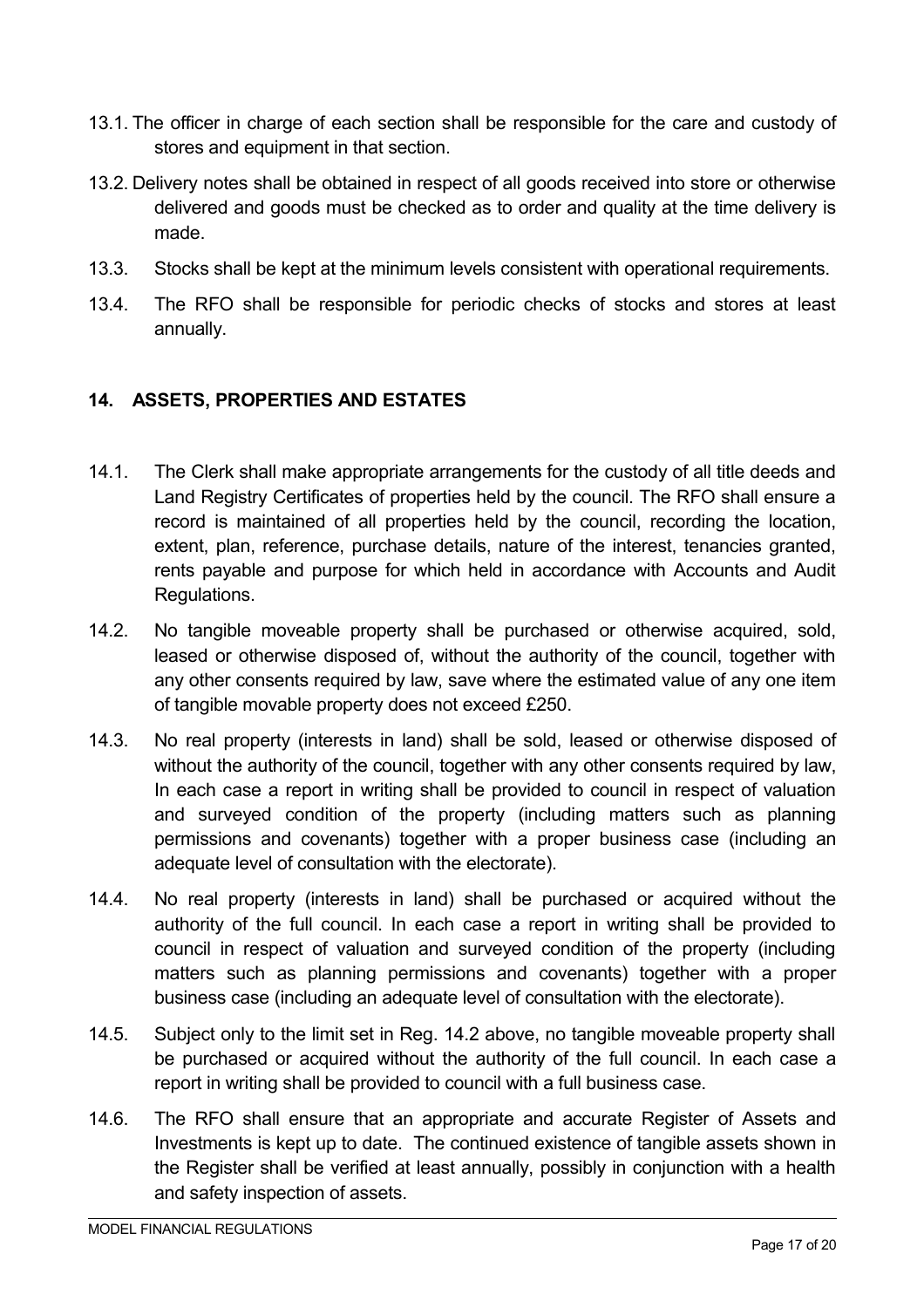#### <span id="page-17-2"></span>**15. INSURANCE**

- 15.1. Following the annual risk assessment (per Financial Regulation 16), the RFO shall effect all insurances and negotiate all claims on the council's insurers.
- 15.2. The RFO shall keep a record of all insurances effected by the council and the property and risks covered thereby and annually review it.
- 15.3. The RFO shall be notified of any loss liability or damage or of any event likely to lead to a claim, and shall report these to council at the next available meeting.
- 15.4. All appropriate members and employees of the council shall be included in a suitable form of security or fidelity guarantee insurance which shall cover the maximum risk exposure as determined [annually] by the council, or duly delegated committee.

#### <span id="page-17-1"></span>**16. RISK MANAGEMENT**

- 16.1. The council is responsible for putting in place arrangements for the management of risk. The Clerk shall prepare, for approval by the council, risk management policy statements in respect of all activities of the council. Risk policy statements and consequential risk management arrangements shall be reviewed by the council at least annually.
- 16.2. When considering any new activity, the Clerk shall prepare a draft risk assessment including risk management proposals for consideration and adoption by the council.

#### <span id="page-17-0"></span>**17. SUSPENSION AND REVISION OF FINANCIAL REGULATIONS**

- 17.1. It shall be the duty of the council to review the Financial Regulations of the council from time to time. The Clerk shall make arrangements to monitor changes in legislation or proper practices and shall advise the council of any requirement for a consequential amendment to these financial regulations.
- 17.2. The council may, by resolution of the council duly notified prior to the relevant meeting of council, suspend any part of these Financial Regulations provided that reasons for the suspension are recorded and that an assessment of the risks arising has been drawn up and presented in advance to all members of council.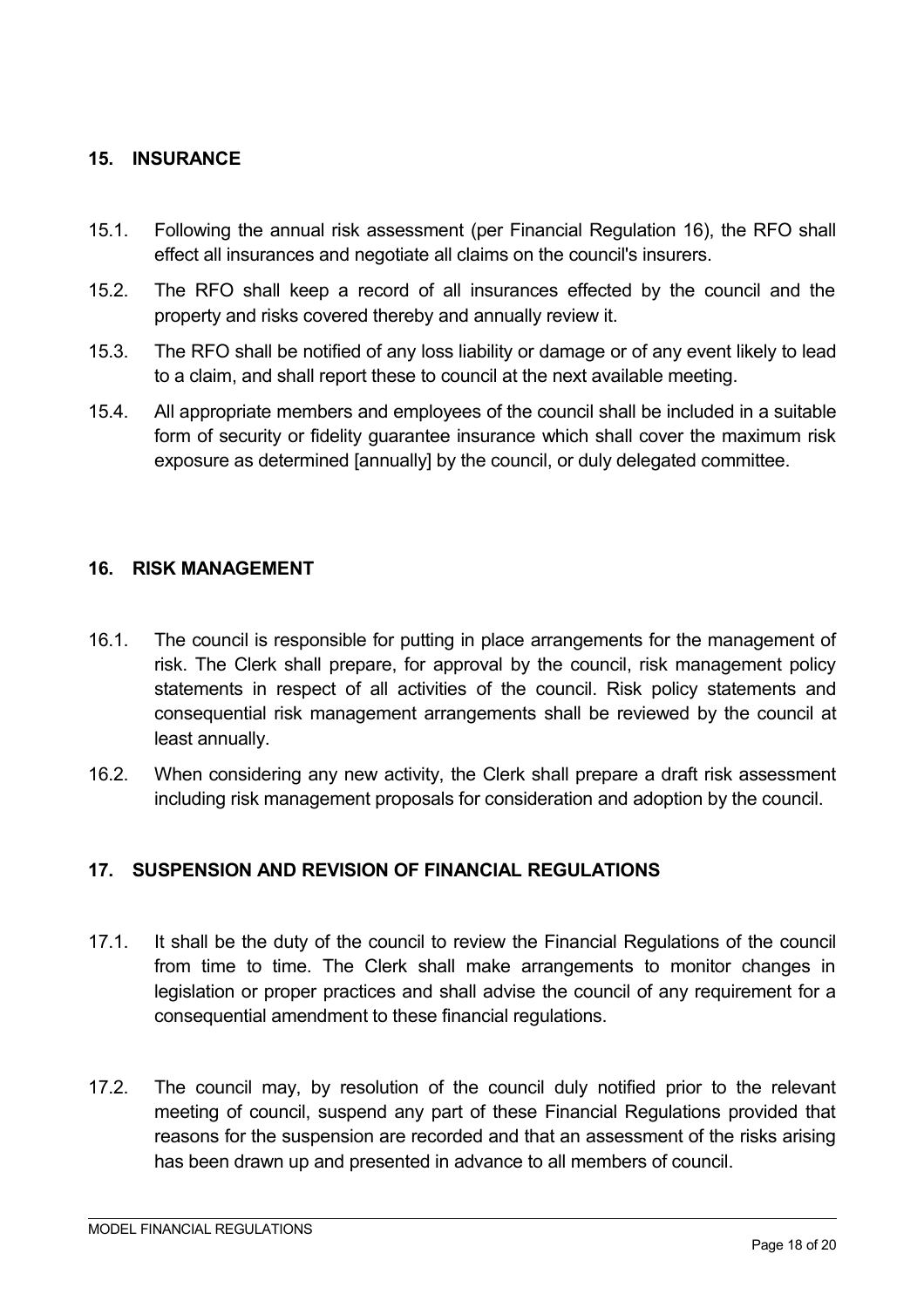MODEL FINANCIAL REGULATIONS

\* \* \*